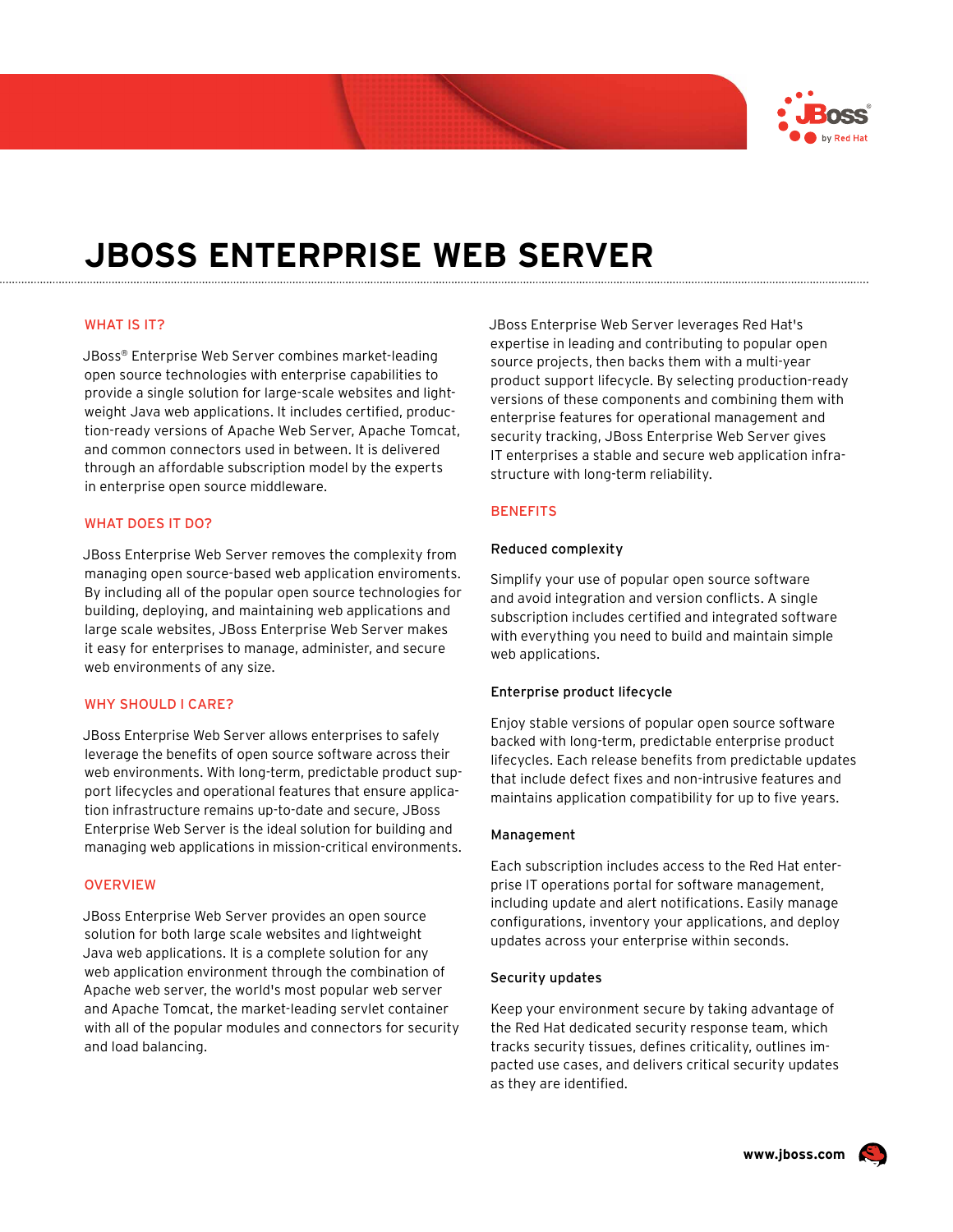## Expert technical support

Take advantage of Red Hat's enterprise expertise with Apache software. With over ten years of experience in leading, shipping, maintaining, and supporting Apache software, Red Hat's expert technical staff is the most experienced enterprise open source support team on the market.

## FEATURES AND COMPONENTS

JBoss Enterprise Web Server is a single solution for web applications, complete with all of the software and common connectors you need for a typical lightweight Java application deployment. It includes stable versions of 100% open source, production-ready technologies that have been certified and tested by Red Hat and are backed by a long-term enterprise product lifecycle.

## Apache Tomcat

Apache Tomcat is the world's most popular open source servlet container. An implementation of the Java Servlet and JavaServer Pages specifications, Apache Tomcat is ideal for simple Java applications. The optional Tomcat Native component can leverage the Apache Portable Runtime to provide improved scalability, performance, and better integration with native server technologies.

## Apache Web Server

Apache Web Server (httpd) is the most popular open source web server on the market, powering over 50% of the servers on the Internet and used on some of the world's most demanding websites. It includes common modules and connectors for authentication, caching, proxying, filtering, and load balancing (mod\_jk).

# DEPLOYMENT OPTIONS

JBoss Enterprise Web Server is a flexible solution for a wide variety of application infrastructure uses. Useful with a single subscription, components can be deployed separately or together to support a variety of web application types:

## Standard enterprise web server

Use the Apache Web Server component and included modules to front a variety of web applications, from simple websites to complex enterprise applications and everything in between.

## Simple Java application server

Take advantage of the popular Apache Tomcat to quickly build, deploy, and manage simple Java applications and services. Add subscriptions for popular open source frameworks like JBoss Hibernate, Seam, and JBoss Web Framework Kit to easily expand your application's capabilities.

## Enterprise open source application infrastructure

Combine the capabilities of JBoss Enterprise Web Server components or add Java EE capabilities with additional JBoss solutions for complete coverage for any Java application workload in your enterprise.

## PLATFORMS AND STANDARDS SUPPORT

JBoss Enterprise Web Server 1.0.x

## Component versions

- Apache Tomcat 5.5
- • Apache Tomcat 6.0
- • Apache Tomcat Native 1.1
- • Apache Web Server 2.2
- mod\_jk 1.2.27

## Minimum system requirements

512 MB RAM 100 MB hard disk space 400 MHz CPU

#### Supported operating systems

- Red Hat Enterprise Linux® 5 (x86, x86\_64)
- Red Hat Enterprise Linux 4 (x86, x86\_64)

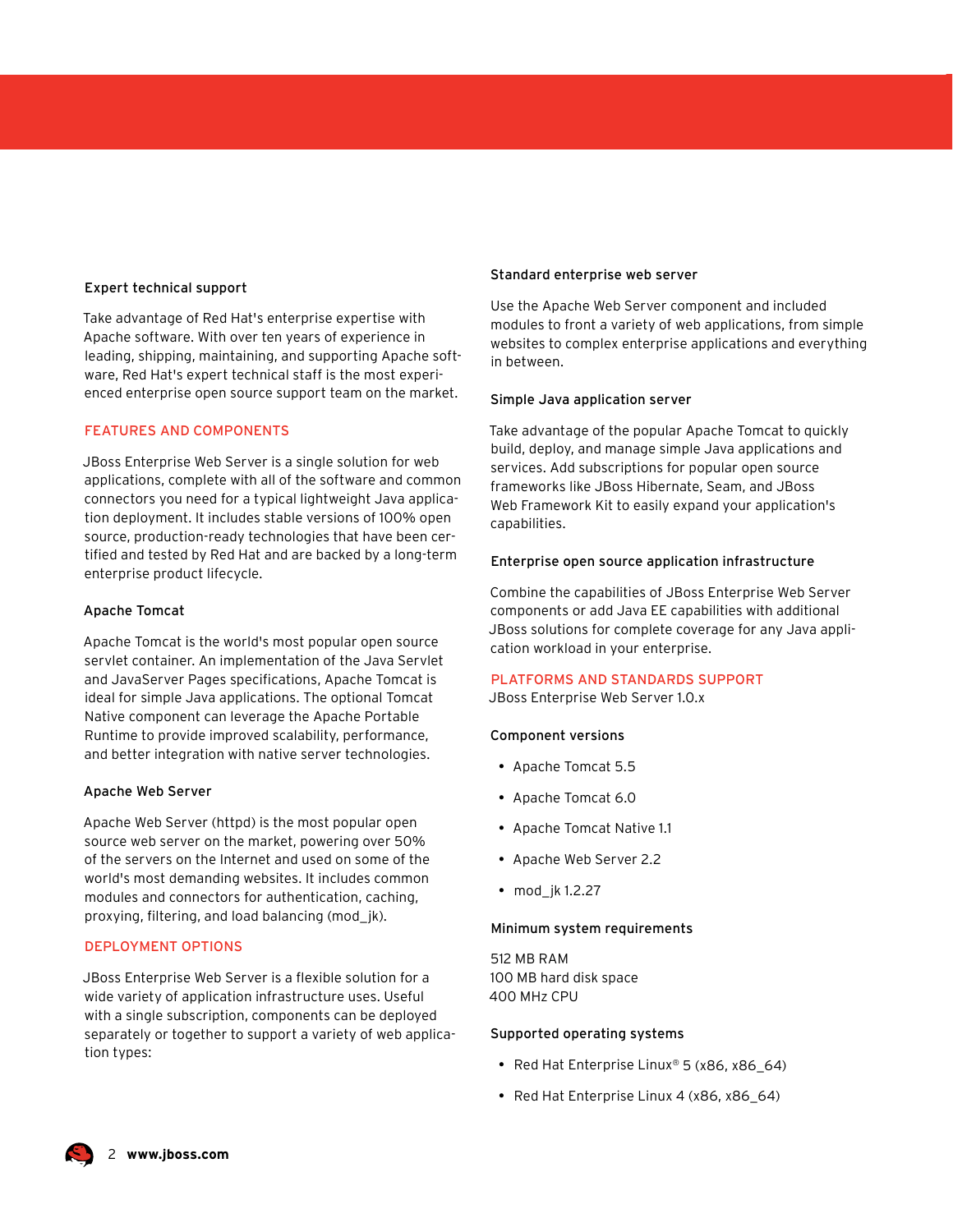

- Sun® Solaris® 9 (x86)
- Sun Solaris 10 (x86, x86\_64)

Supported JDKs for Apache Tomcat:

- OpenJDK 1.6.x
- Sun JDK 1.6.x, 1.5.x
- IBM JDK 1.6.x, 1.5.x

# Supported standards

- Java Servlet 2.5 and JavaServer Pages 2.1
- Java Servlet 2.4 and JavaServer Pages 2.0

# Subscription Benefits

Red Hat provides software subscriptions to JBoss Enterprise Middleware products that provides users with ongoing value throughout the entire subscription term. Features and benefits of the JBoss Enterprise Middleware subscription include:

- Predictability: subscriptions are offered on an annual basis and include access to new versions at no additional cost; there are no large upfront license fees or hidden costs.
- • Integrated & certified enterprise platforms: access to enterprise open source middleware platforms, in source and binary form, along with enterprise product documentation specific to each product release.
- Upgrades and updates: regular product updates that provide enhancements, new features, new platform certifications, and access to the latest defect and security fixes.
- Security Response: subscriptions come with Red Hat's industry recognized security response process to help customers proactively address potential security issues in their environment.
- Long-term Stability: each JBoss Enterprise Middleware product has a defined multi-year product life cycle with

strict update policies that maintain application stability and compatibility for the long-term.

- World-class technical support: unlimited incident support by the experts in open source middleware with coverage up to 24x7 with 1 hour response for critical issues.
- Red Hat Customer Portal Access: a single portal for accessing all of the benefits of a Red Hat subscription such as enterprise software delivery, product updates & critical issue notifications, knowledgebase access, and case management.
- Partner Certifications: deploy solutions with confidence that your enterprise middleware is fully certified by leading Red Hat ISV partners.
- Legal Assurance: the Red Hat Open Source Assurance program safeguards customers who are developing and deploying open source solutions from legal harm.

# Subscription Sizing

Subscriptions to JBoss Enterprise Middleware products are provided in a virtualization friendly model, consumed in increments of 16 and/or 64 Processor Core Bands, and backed by a choice of enterprise service levels that support any type of mission critical deployment. Key features of the JBoss consumption model include:

- Processor Cores can be virtual or physical, making them ideally suited for the growing trend toward virtualizing middleware workloads.
- • Customers are free to choose the types of processor cores that make sense for their environment; different types of processor cores are treated the same.
- Technical support covers issues across the entire application life-cycle, from development to deployment management, across any supported environment.
- A subscription for any individual JBoss product includes development use for all of the products in the JBoss Enterprise Middleware portfolio.